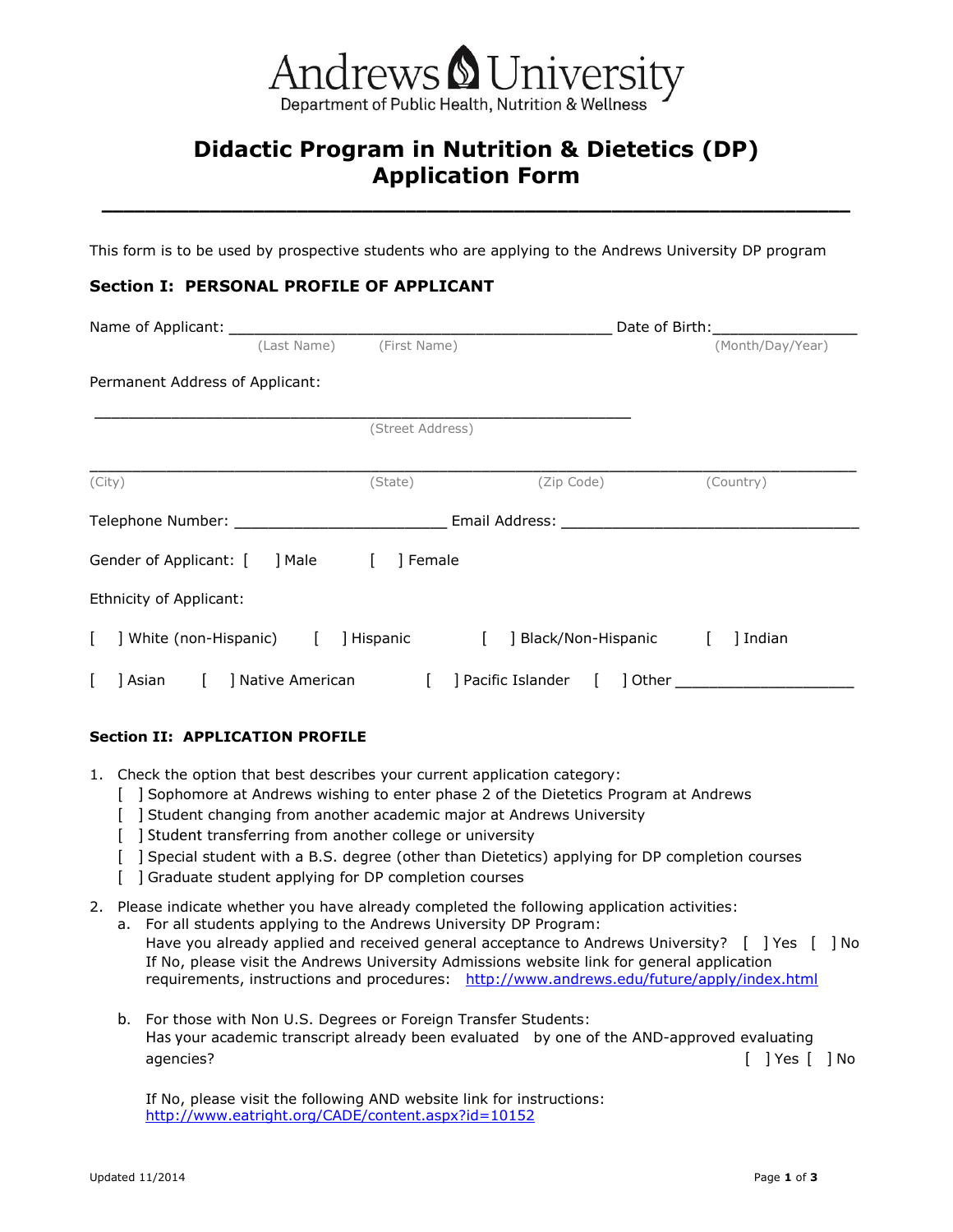#### **Section III: ACADEMIC PROFILE OF APPLICANT**

1. Most Recent Educational Institute Attended:

|                                                                              | (City or State)                                                                                                                                                                                      | (Zip Code)                                    |  | (Country)                     |  |  |  |
|------------------------------------------------------------------------------|------------------------------------------------------------------------------------------------------------------------------------------------------------------------------------------------------|-----------------------------------------------|--|-------------------------------|--|--|--|
| 2. The number of college credits you have already successfully completed is: |                                                                                                                                                                                                      |                                               |  |                               |  |  |  |
| 3.                                                                           | Please complete the following academic course profile by indicating whether you have successfully<br>completed the listed prerequisite courses:<br>*REQUIRED COURSES (NEEDED FOR ACCEPTANCE INTO DP) |                                               |  |                               |  |  |  |
|                                                                              | Basic Nutrition                                                                                                                                                                                      | Year Completed:                               |  | Grade: Credits:               |  |  |  |
|                                                                              | ] Anatomy & Physiology I Year Completed: _____                                                                                                                                                       |                                               |  | Grade: ______ Credits: _____  |  |  |  |
|                                                                              | ] Anatomy & Physiology II Year Completed:                                                                                                                                                            |                                               |  | Grade: _______ Credits: ____  |  |  |  |
|                                                                              | ] Inorganic/Organic Chemistry Year Completed: _____                                                                                                                                                  |                                               |  | Grade: Credits:               |  |  |  |
|                                                                              | Intro to Biochemistry                                                                                                                                                                                | Year Completed: _____                         |  | Grade: _______ Credits: _____ |  |  |  |
|                                                                              | Introduction to Psychology                                                                                                                                                                           | Year Completed:                               |  | Grade: ______ Credits: ____   |  |  |  |
|                                                                              | ] Principles of Sociology                                                                                                                                                                            | Year Completed:                               |  | Grade: Credits:               |  |  |  |
|                                                                              | Math                                                                                                                                                                                                 | Year Completed:                               |  | Grade: Credits:               |  |  |  |
|                                                                              | *STRONGLY RECOMMENDED COURSES (TO ENHANCE YOUR APPLICATION)                                                                                                                                          |                                               |  |                               |  |  |  |
|                                                                              | General Microbiology                                                                                                                                                                                 | Year Completed: <u>Nearly Searn Completed</u> |  | Grade: Credits:               |  |  |  |
|                                                                              | Food Science                                                                                                                                                                                         | Year Completed:                               |  | Grade: Credits:               |  |  |  |
|                                                                              | ] Profession of Dietetics                                                                                                                                                                            | Year Completed:                               |  | Grade: _______ Credits: _____ |  |  |  |
|                                                                              |                                                                                                                                                                                                      |                                               |  | Total Credits:                |  |  |  |

4. Based on your academic transcript(S), your overall cumulative Grade Point Average (GPA) is: \*If you have attended more than 1 college or university this should represent your overall combined GPA of all the classes that you have taken.

#### 5. **Statement of Purpose**

Submit a typed (double spaced, 12 point font) statement of your objectives for seeking a BS degree in Nutrition and Dietetics. Discuss your personal and professional goals. Discuss your background and how you became interested in Dietetics. Also, indicate why you have chosen to apply to the Dietetics program at Andrews University.

#### 6. **Transcripts**

Transcripts for every university or college that you have attended MUST be sent along with your application. These transcripts can be unofficial and can be e-mailed or mailed with your application.